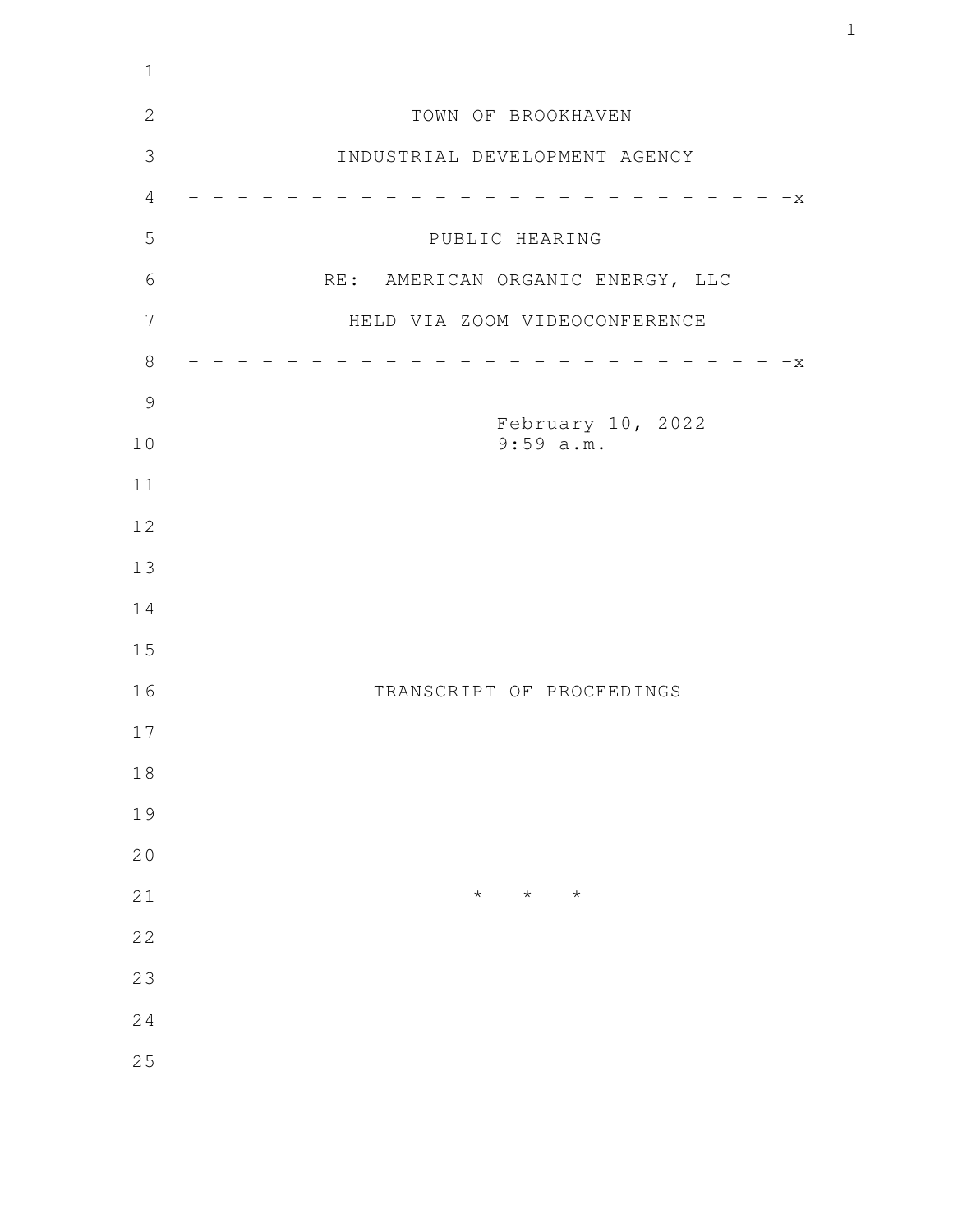| $\mathbf 1$    |                                                        |
|----------------|--------------------------------------------------------|
| 2              | APPEARANCES:                                           |
| $\mathfrak{Z}$ |                                                        |
| $\overline{4}$ | TOWN OF BROOKHAVEN<br>INDUSTRIAL DEVELOPMENT AGENCY    |
| 5              | One Independence Hill<br>Farmingville, New York 11738  |
| 6              | BY: LISA M.G. MULLIGAN,                                |
| 7              | CHIEF EXECUTIVE OFFICER                                |
| $\,8\,$        |                                                        |
| $\mathcal{G}$  | ALSO PRESENT: AMY ILLARDO,<br>ADMINISTRATIVE ASSISTANT |
| $10$           |                                                        |
| 11             |                                                        |
| 12             |                                                        |
| 13             |                                                        |
| 14             |                                                        |
| 15             | $\star$ $\star$ $\star$                                |
| 16             |                                                        |
| 17             |                                                        |
| 18             |                                                        |
| 19             |                                                        |
| 20             |                                                        |
| 21             |                                                        |
| 22             |                                                        |
| 23             |                                                        |
| 24             |                                                        |
| 25             |                                                        |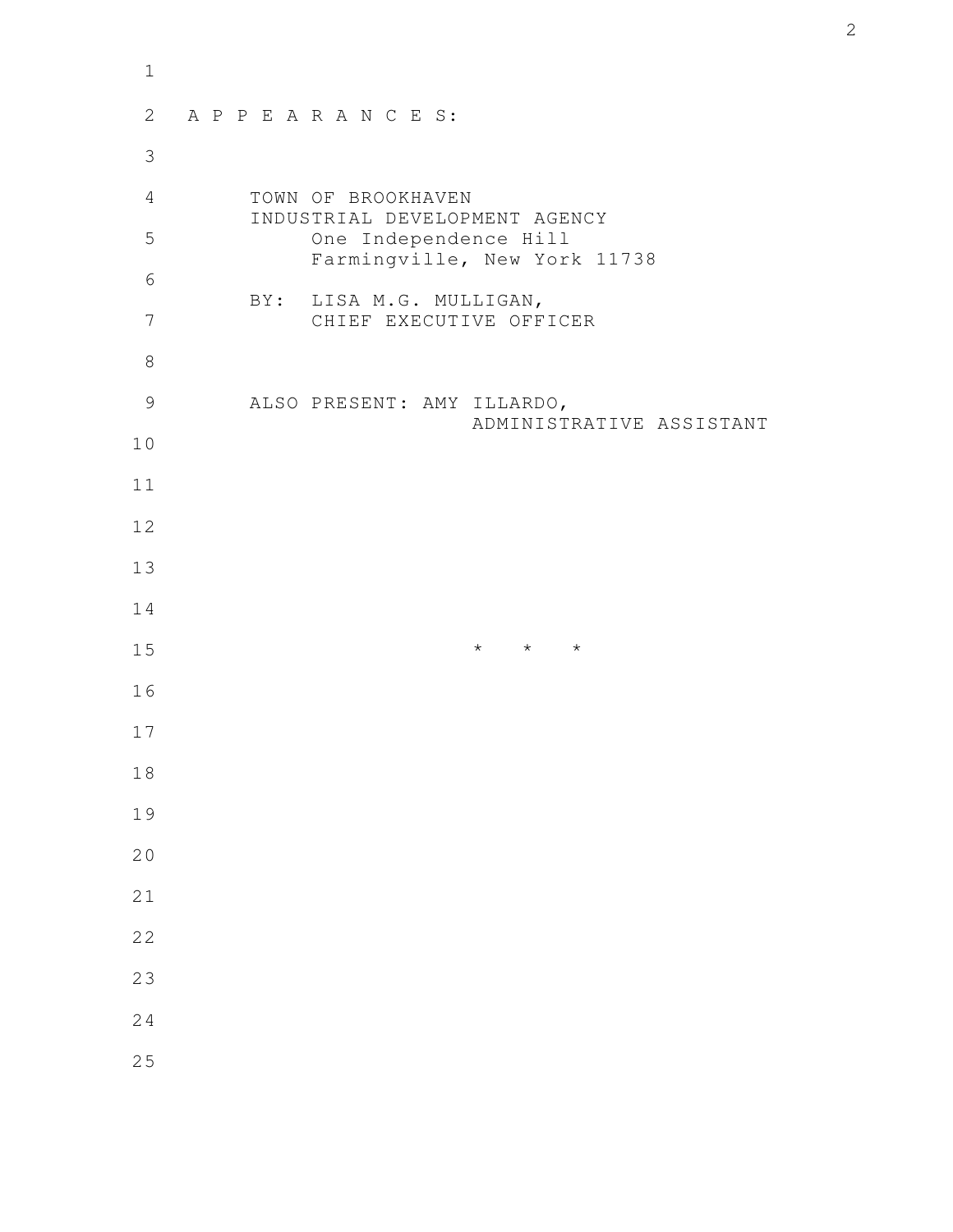| $\mathbf 1$    |                                               |
|----------------|-----------------------------------------------|
| $\mathbf{2}$   | MS. ILLARDO: Good morning. This is            |
| 3              | the Town of Brookhaven Industrial Development |
| 4              | Agency public hearing for American Organic    |
| 5              | Energy, LLC.                                  |
| 6              | I will now read the notice. It is ten         |
| $\overline{7}$ | a.m. on February 10, 2022.                    |
| $8\,$          | (Inaudible comments.)                         |
| $\mathcal{G}$  | (Short recess taken.)                         |
| 10             | MS. MULLIGAN: This is the Town of             |
| 11             | Brookhaven Industrial Development Agency      |
| 12             | public hearing for the American Organic       |
| 13             | Energy, LLC project. It is 10:04 a.m. on      |
| 14             | February 10, 2022. I'm going to read the      |
| 15             | public hearing notice for the record.         |
| 16             | NOTICE IS HEREBY GIVEN that a                 |
| 17             | supplemental public hearing pursuant to       |
| 18             | Article 18-A of the New York State General    |
| 19             | Municipal Law will be held by the Town of     |
| 20             | Brookhaven Industrial Development Agency (the |
| 21             | "Agency") on the 10th day of February, 2022,  |
| 22             | at 10:00 a.m. local time, at the Town of      |
| 23             | Brookhaven Industrial Development Agency, 2nd |
| 24             | Floor, One Independence Hill, Farmingville,   |
| 25             | New York 11738, in connection with the        |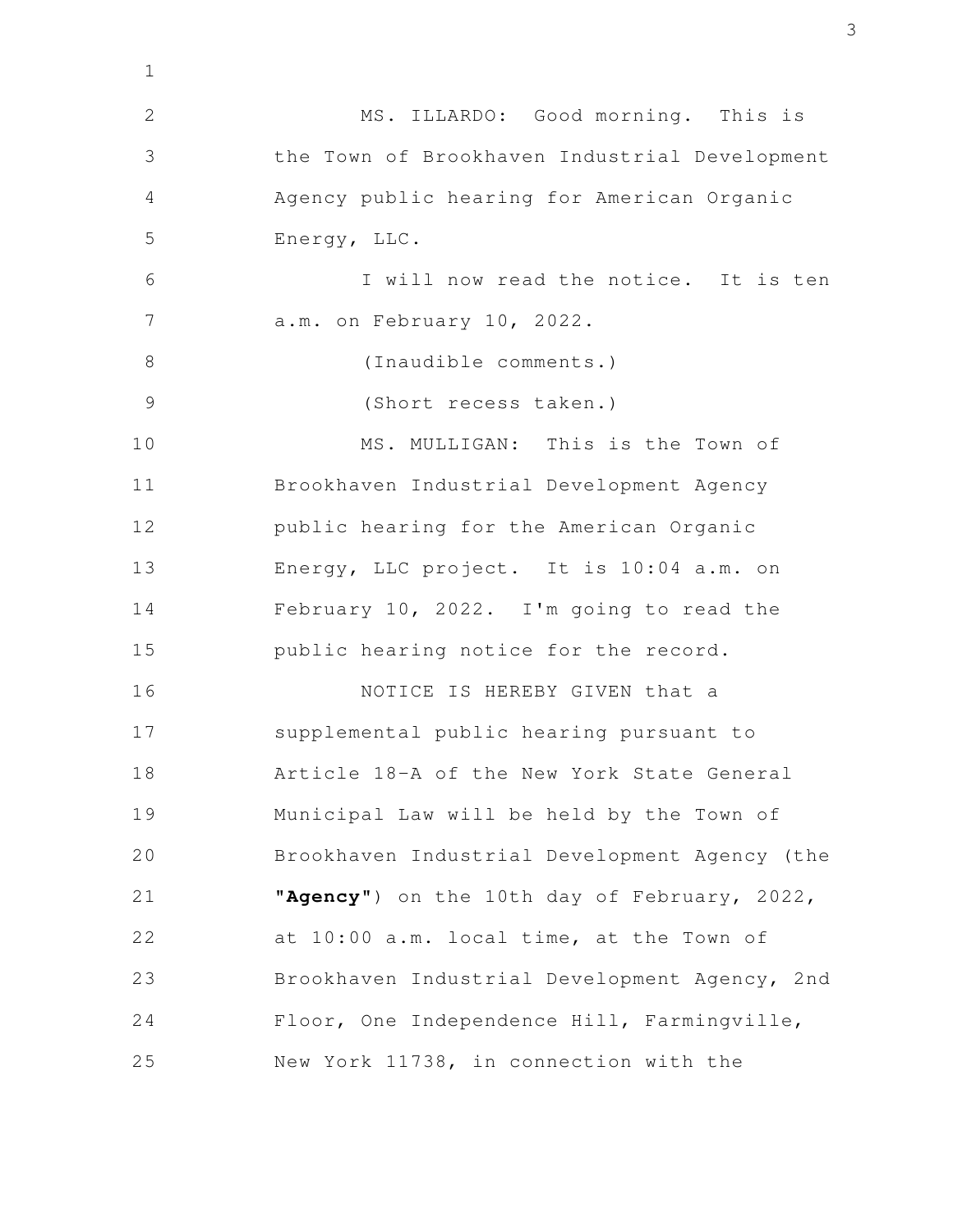2

## following matters:

American Organic Energy, LLC, a New York limited liability company, on behalf of itself and/or the principals of American Organic Energy, LLC and/or an entity formed or to be formed on behalf of any of the foregoing (collectively, the "**Company**"), has requested the Agency's assistance in connection with the acquisition of a leasehold interest in an approximately 8.2 acre parcel of land that is encompassed as part of a larger 62.00 acre parcel of land located at 445 Horseblock Road, Yaphank, New York 11980 (the "**Land**"), and the construction and equipping of an approximately 60,000 square foot building to be located thereon including, without limitation, pre-processing equipment, odor control, anaerobic digestion tanks, by-product processing, gas cleaning and compression engines (the "**Improvements**" and "**Equipment**"; and, together with the Land, the "**Facility**"), for lease by the Agency to the Company and used by the Company in its business as an anaerobic digester to process food waste, 3 4 5 6 7 8 9 10 11 12 13 14 15 16 17 18 19 20 21 22 23 24 25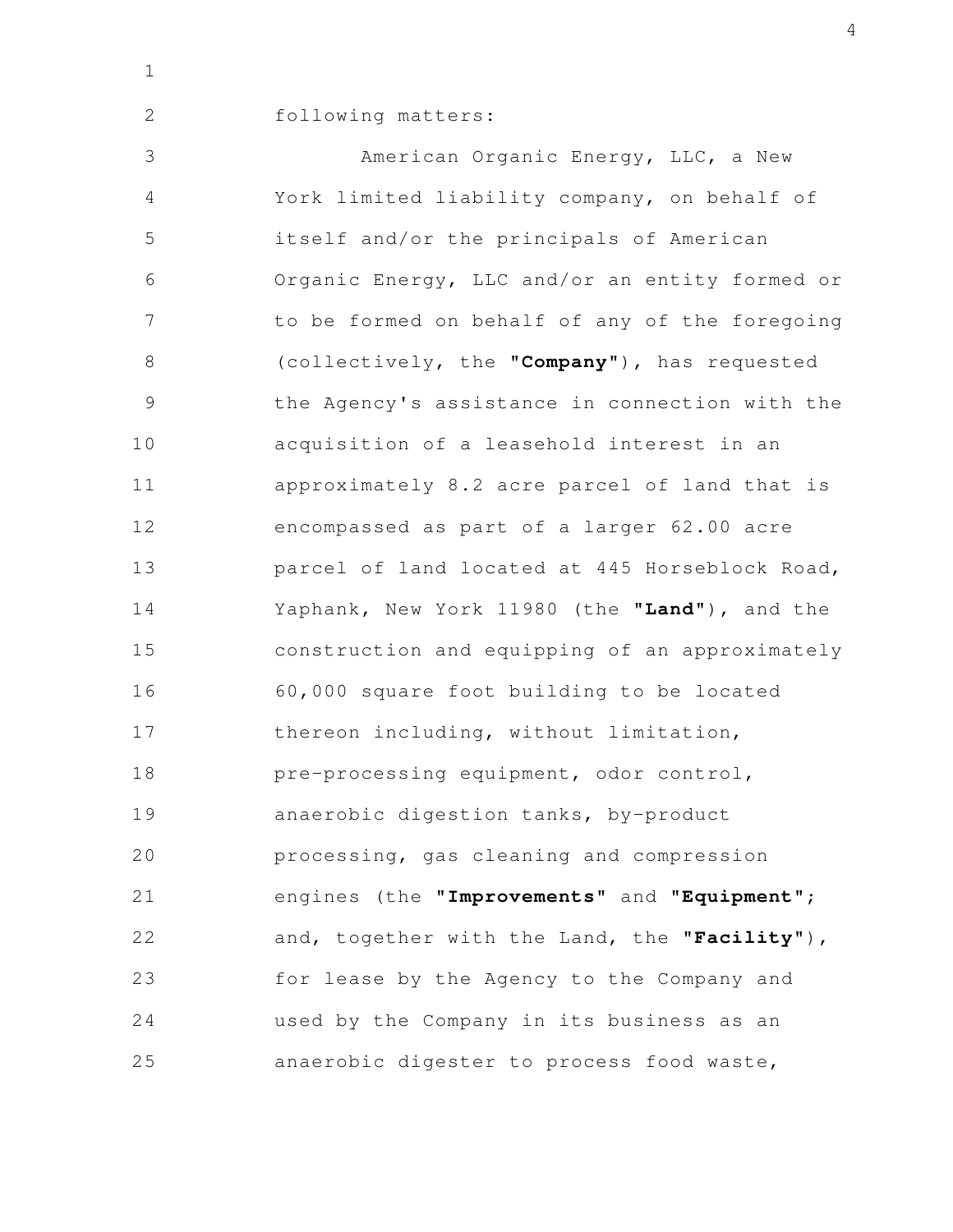oils, greases and grass clippings to be converted to clean energy, clean water and soil products. The Facility will be initially owned, operated and/or managed by the Company. The Agency previously conducted a public hearing with respect to the Facility on June 19, 2019. Subsequent to the submission of the Original Application by the Company to the Agency, the Company notified the Agency of a change in ownership structure of the Facility and requested that the Agency consent to amend the Application (the "**Amendment to Application**"), to reflect that the Company will be owned by AOE Holding, LLC a limited liability company organized and existing under the laws of the State of New York (the "**AOE Holding**") to be the 100% owner of the Company. AOE Holding will be owned by Charles Vigliotti, Arnold Vigliotti, and Viridi Energy, LLC. The Agency contemplates that it will 2 3 4 5 6 7 8 9 10 11 12 13 14 15 16 17 18 19 20 21 22 23

1

provide financial assistance to the Company in the form of exemptions from mortgage recording 24 25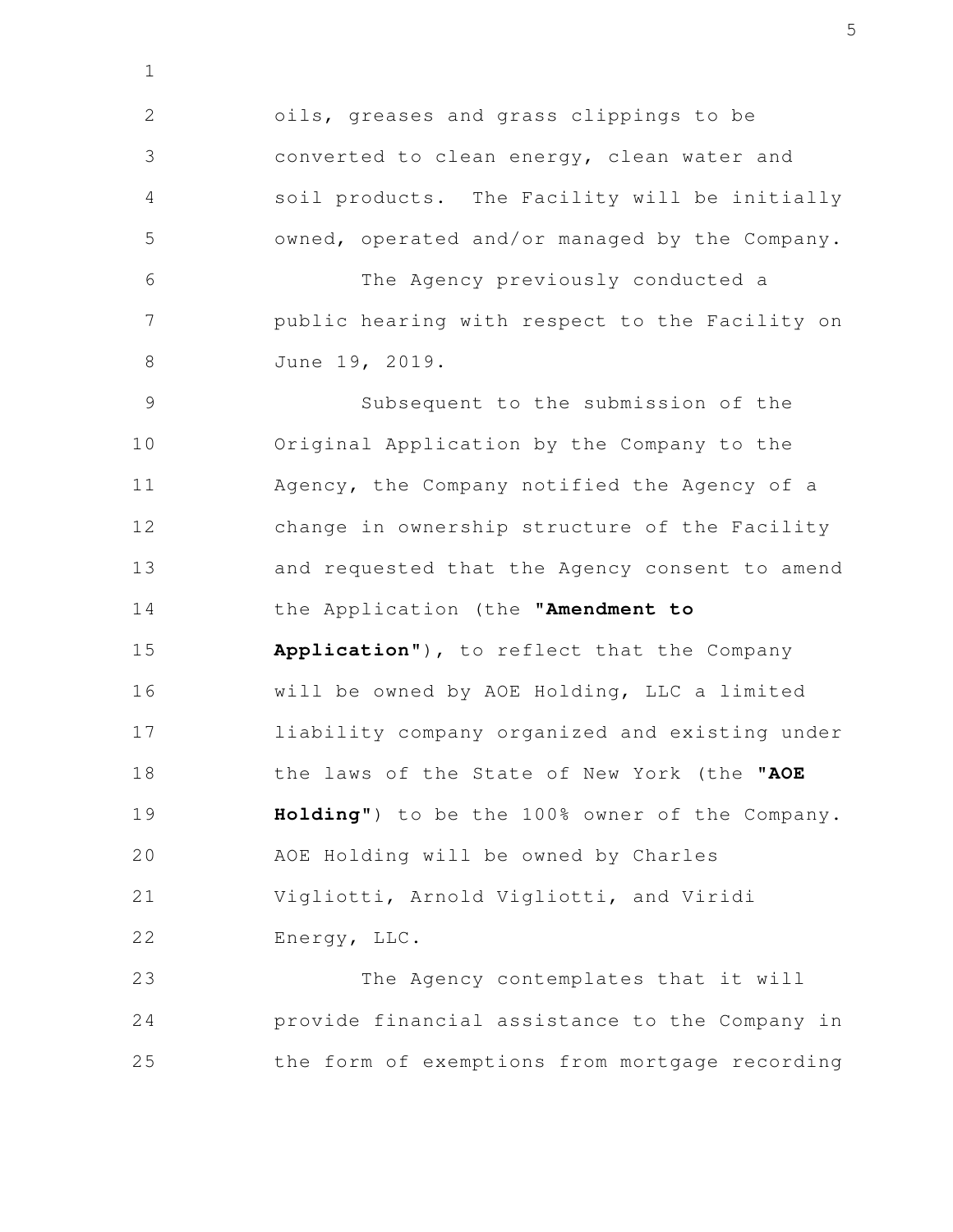taxes in connection with the financing or any subsequent refinancing or permanent financing of the Facility, exemptions from sales and use taxes in connection with the construction and equipping of the Facility, and abatement of real property taxes, all consistent with the policies of the Agency. 2 3 4 5 6 7 8

1

A representative of the Agency will, at the above-stated time and place, hear and accept written comments from all persons with views in favor of or opposed to either the proposed financial assistance to the Company or the location or nature of the Facility. Prior to the hearing, all persons will have the opportunity to review on the Agency's website (https://brookhavenida.org/), the application for financial assistance filed by the Company with the Agency and an analysis of the costs and benefits of the proposed Facility. 9 10 11 12 13 14 15 16 17 18 19 20 21

Due to COVID-19 protocols, all persons attending the Public Hearing will be required to wear face masks and maintain proper social distancing. Members of the public may also 22 23 24 25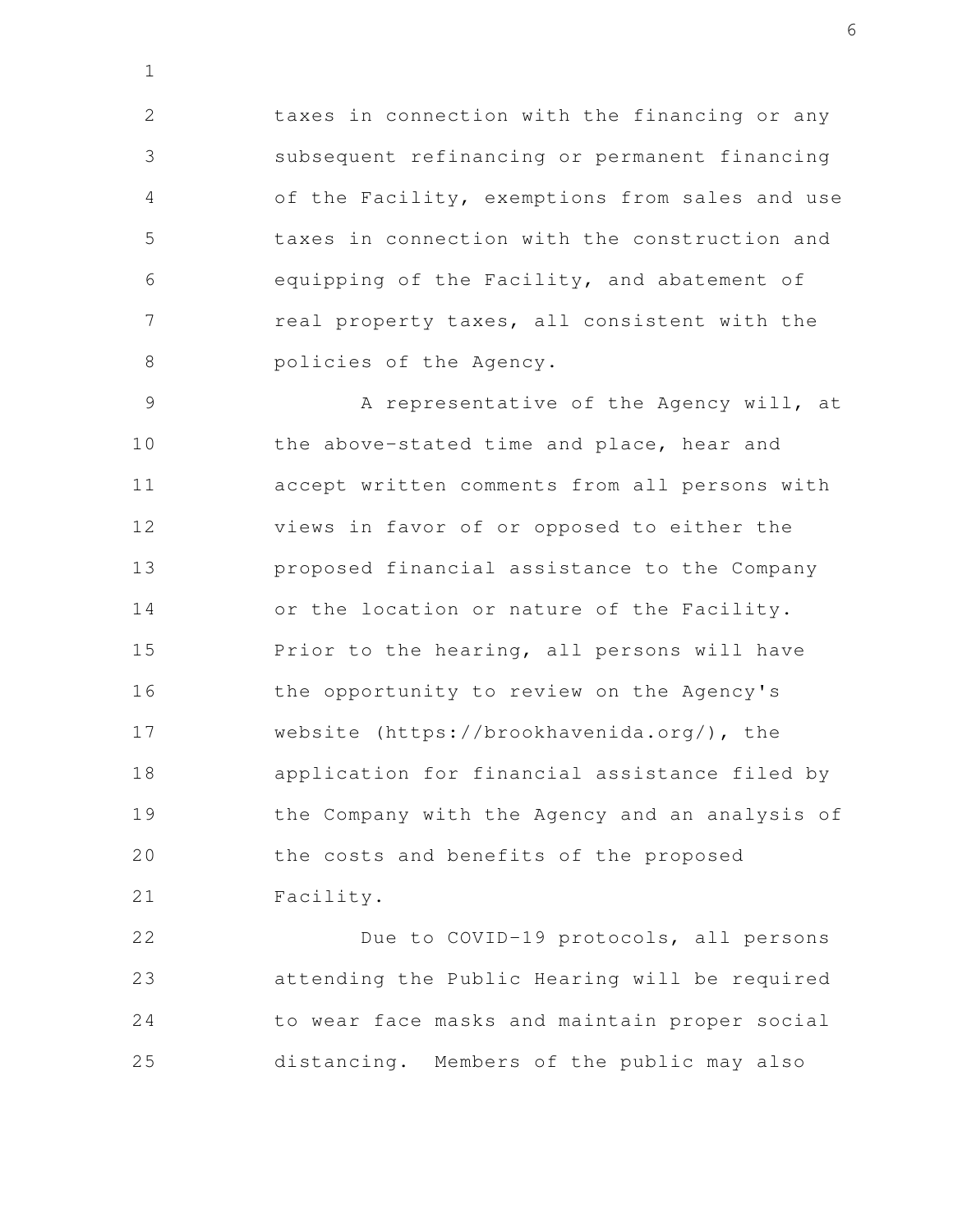attend the Public Hearing by video conference by accessing the following link: us02web.zoom.us . . . it continues on, it's on our website and entering passcode 177657. Dated: January 31, 2022 **TOWN OF BROOKHAVEN INDUSTRIAL DEVELOPMENT AGENCY** By: Lisa MG Mulligan Title: Chief Executive Officer There is nobody who's come in to make comment, but I did receive two email comments that -- since there's only two, I'm going to read them into the record, although if there were more, I would not do this. The first one says: Dear Ms. Mulligan: I write to express my opposition to the proposed -- the project proposed by American Organic Energy LLC and the IDA involvement therein. Please include this written statement in the record of the hearing today as fully as if I had spoken in person or virtually. This proposal is another in the long 2 3 4 5 6 7 8 9 10 11 12 13 14 15 16 17 18 19 20 21 22 23 24 25

1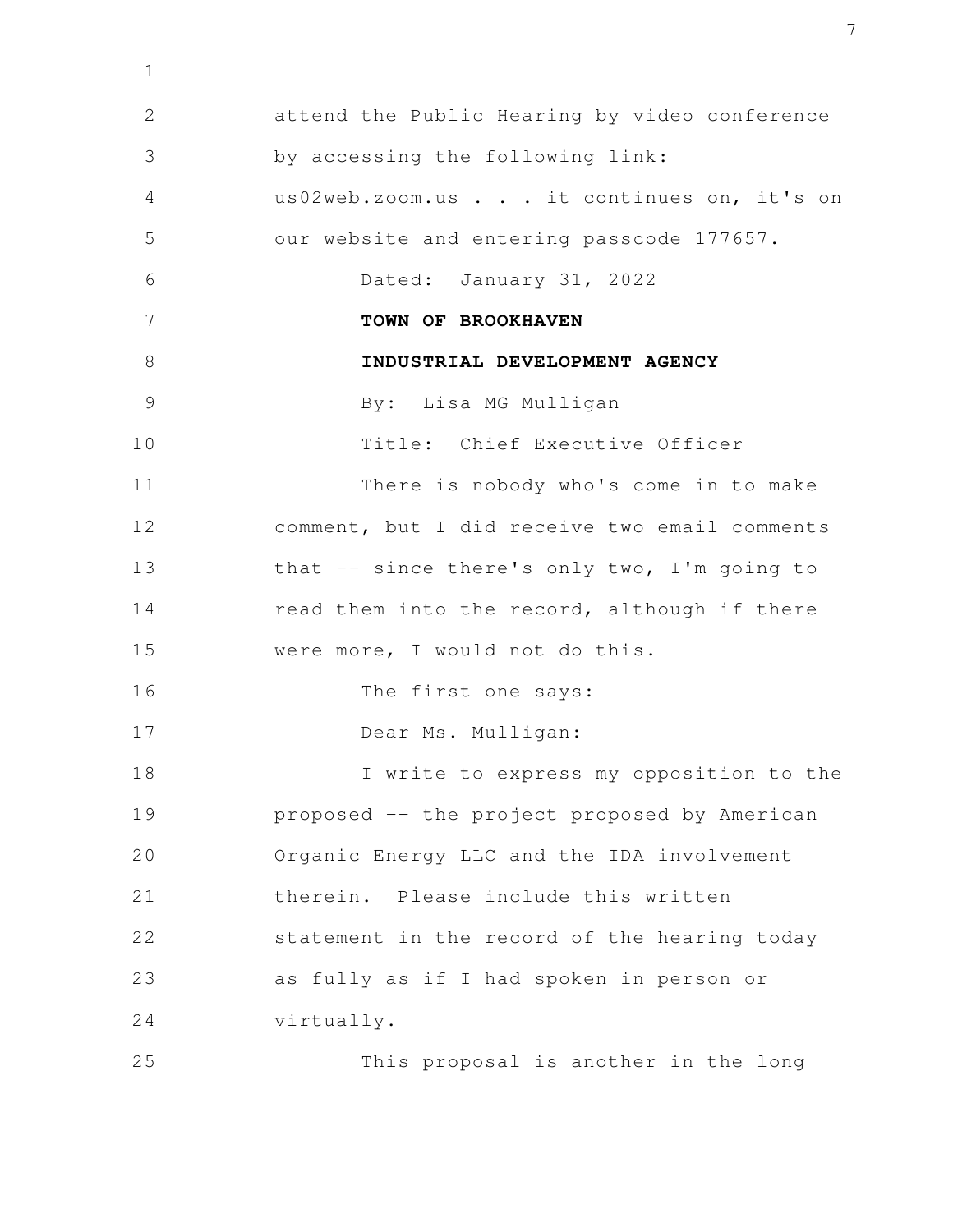stream of spot projects approved in the Town of Brookhaven without full review of the environmental impact, quality of life impact, financial impact, and social/environmental justice impact upon the residents of this particular part of Brookhaven. The Town has failed to adequately inform the community of what, if any, overall plan is in place for waste reduction and disposal and the means to achieve that. It has not adequately received community input into any decision-making regarding these issues. And, it has failed to consider how the serial IDA decisions that have granted real property tax exemptions (i.e. PILOTs) affects all members of the community -- of our community. 2 3 4 5 6 7 8 9 10 11 12 13 14 15 16 17

1

For example PILOTs are taken into account when New York State -- NYS Ed determines the amount of state aid available to the individual school districts, among other things. Has the IDA received a report detailing this impact? There appears to be no overall coordinated plan for how to plan for our area and the IDA's failure to insist upon 18 19 20 21 22 23 24 25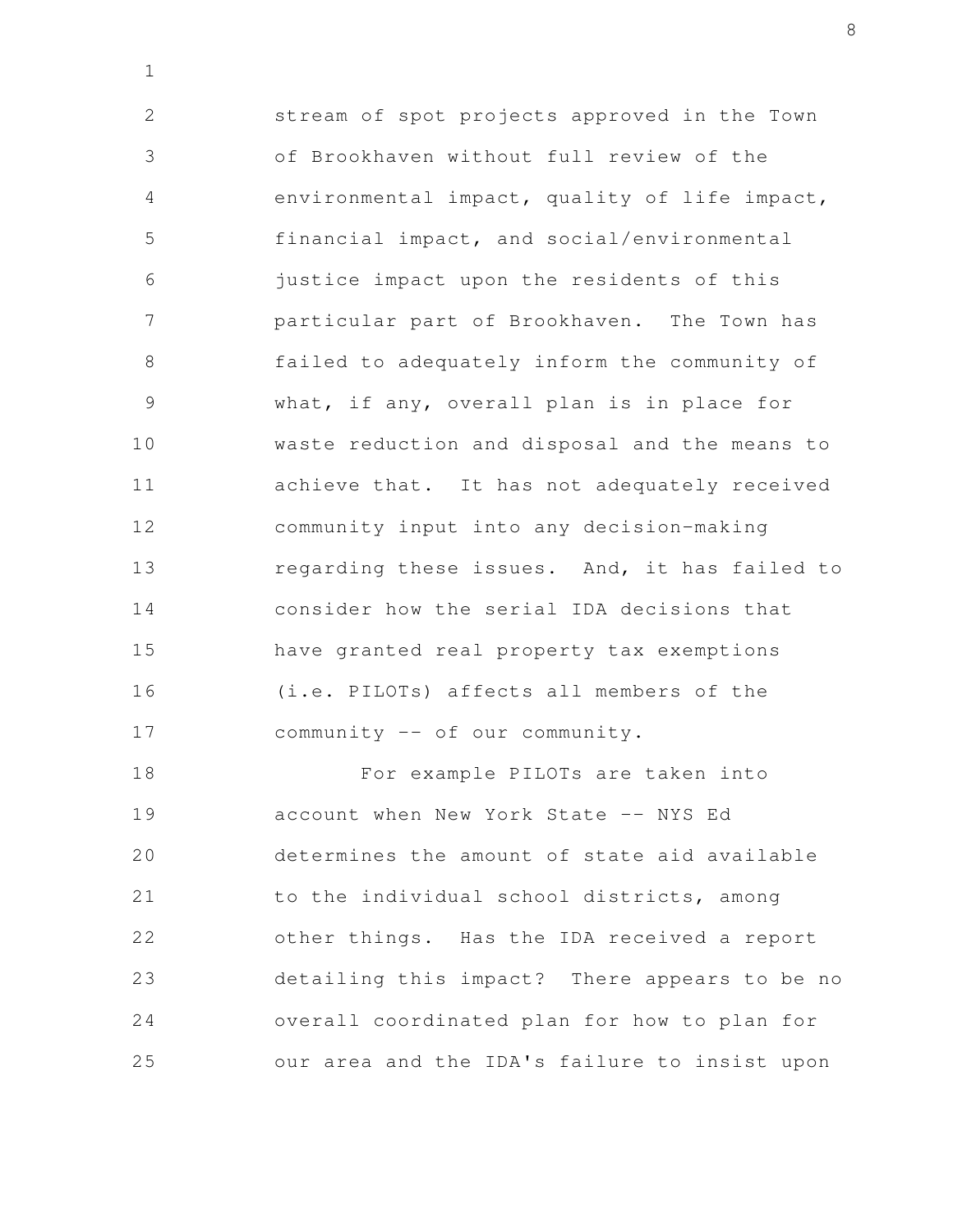a comprehensive plan prior to even considering this current application makes it appear that the IDA has not done the due diligence expected of your agency. Recognize that, by granting approval of tax exemptions, you are creating (perhaps, unintended) consequences for other budgets and other tax-bearing communities. I urge you to exercise the due diligence required here and in all applications coming before you. Sincerely, E. Anne Hayes I also received a comment from the school district, give me one second. (Pause.) MS. MULLIGAN: I'm going to read that one as well. (Pause.) MS. MULLIGAN: Okay. The second comment that I received says: Good afternoon Ms. Mulligan: In regards to the Notice of Public Hearing concerning American Organic Energy, LLC Facility, having witnessed and experienced 2 3 4 5 6 7 8 9 10 11 12 13 14 15 16 17 18 19 20 21 22 23 24 25

1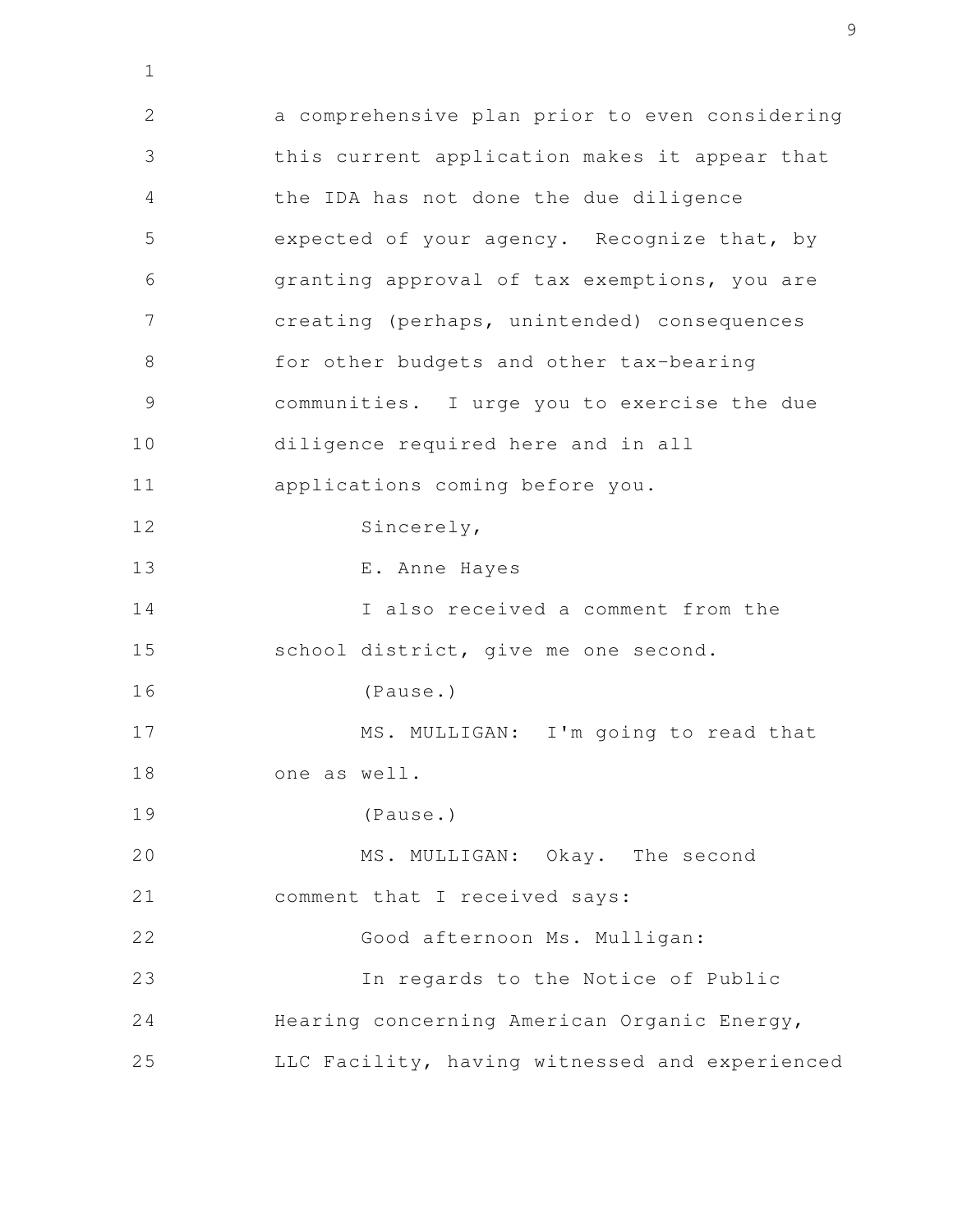significant community interest and concern over environmental issues, specifically related to the Brookhaven landfill, the District respectfully requests that this project go through appropriate reviews by federal, state and local authorities, and in that review, our community residents should be included in the discussions, and have say in the matter. Thank you, Dr. Joseph Giani Superintendent of Schools South Country Central School District We're going to leave this public hearing open for about another 20 minutes. It's open for people to join either through Zoom or in person. (Pause.) MS. MULLIGAN: It is 10:32 a.m. on February 10, 2022. This is the public hearing for the Town of Brookhaven Industrial Development Agency for the AOE, LLC project. There has been no further participation or comments. 2 3 4 5 6 7 8 9 10 11 12 13 14 15 16 17 18 19 20 21 22 23 24 25

1